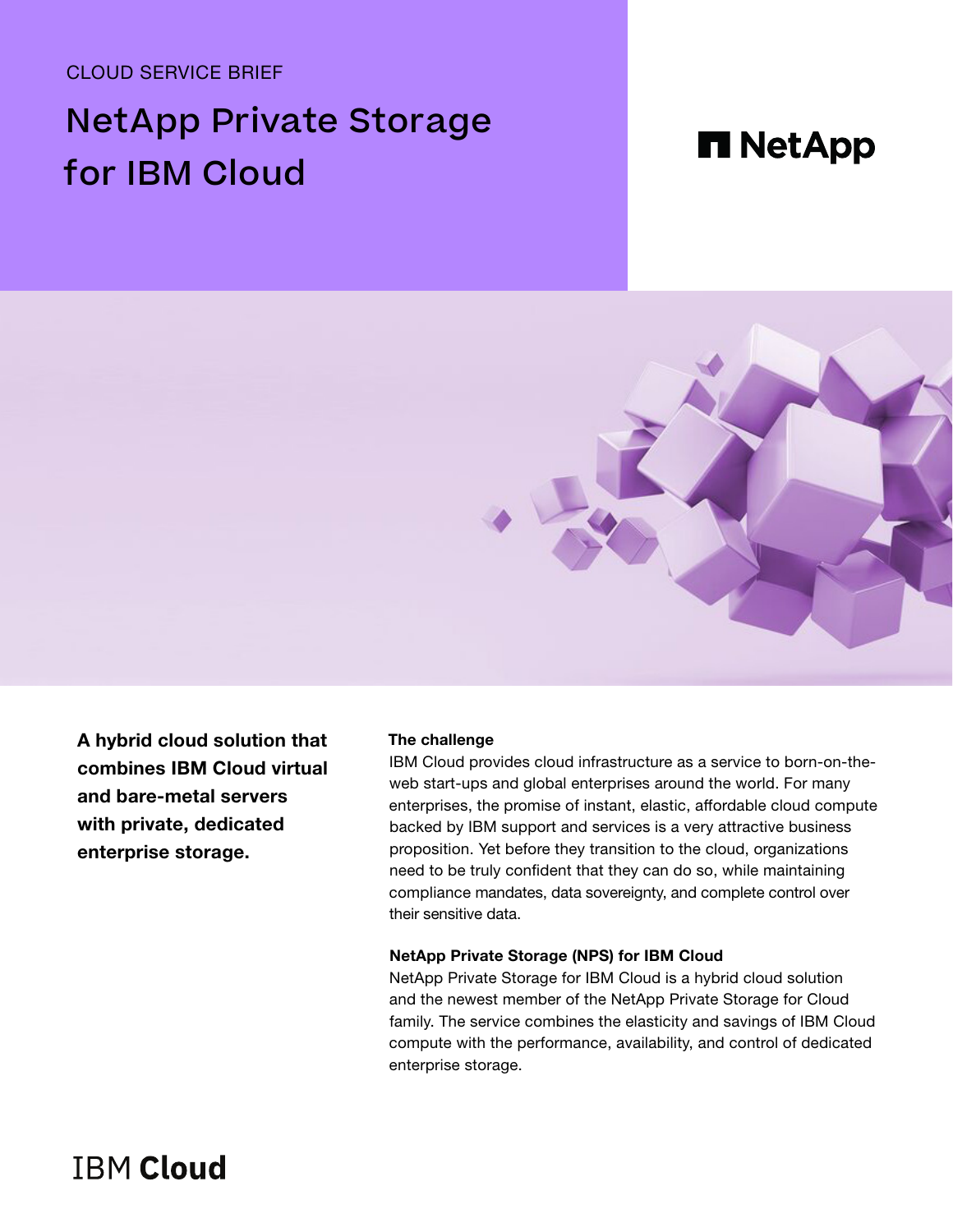

Figure 1: NPS for IBM Cloud: IBM Cloud Direct Link and Equinix Cloud Exchange connect your private storage to IBM Cloud virtual servers and bare-metal servers.

# **Extend IBM Cloud Services with Dedicated Enterprise Storage**

Now IBM Cloud virtual and bare-metal servers can be enhanced for workloads that have strict data sovereignty and compliance requirements. When you use the NPS for IBM Cloud approach, your NetApp storage is kept in an Equinix International Business Exchange™ data center, directly connected and close to IBM Cloud computing resources. Your storage and IBM Cloud servers are connected through IBM Cloud Direct Link, a private, secure, dedicated high-speed connection that outperforms and bypasses the Internet. IBM Cloud Direct Link is available through the Equinix Cloud Exchange™ (ECX) so customers can quickly, easily connect their storage to IBM Cloud resources and other cloud providers. When you put your data "next to" rather than "into" the IBM Cloud, your compute resources feel local while your data remains secure and protected.

# Address compliance regulations and data sovereignty laws

Because you control your storage, you know exactly where your sensitive data resides at all times. Equinix provides unmatched physical and environmental security with a patented five-layer system designed by the architects of the Federal Reserve's security system. The system includes 24/7 security staffing,

## Key benefits

Extend IBM Cloud services with dedicated enterprise storage

• Get elasticity and savings from IBM Cloud virtual and bare-metal servers with the performance and availability of dedicated enterprise storage.

Own and control your data

• Maintain complete control of your data on NetApp Private Storage (NPS) for IBM Cloud while benefiting from IBM Cloud compute.

#### Optimize Resources Across Public and Private Clouds

• Balance your capex and opex profile and meet dynamic business needs by changing your mix of infrastructure resources on demand.

biometric hand-geometry readers, and 24-hour video surveillance. For highly regulated industries, NetApp disk encryption helps you achieve even greater compliance.

# Use IBM Cloud compute with enterprise workloads that require data sovereignty

You can now match compute resources to handle peak, unforecasted, or seasonal workloads. This capability enables you to avoid unplanned investments or outages for high-performance and low-latency enterprise applications:

- Big data analytics
- Development, test, and production
- Disaster recovery (DR)
- Cloud burst
- Transcoding
- Data center migration and consolidation
- Multicloud compute access

## Same IBM Cloud User Experience with NetApp ONTAP Benefits

Many IBM Cloud services are already built on NetApp. Therefore, NPS for IBM Cloud offers the same user experience and popular features available with iSCSI SAN and scale-out NAS IBM Cloud services today. Benefits shared between NPS for IBM Cloud and the IBM Cloud platform include nondisruptive operations, scalability, efficiency, and integrated data protection, all based on the NetApp ONTAP<sup>®</sup> operating system.